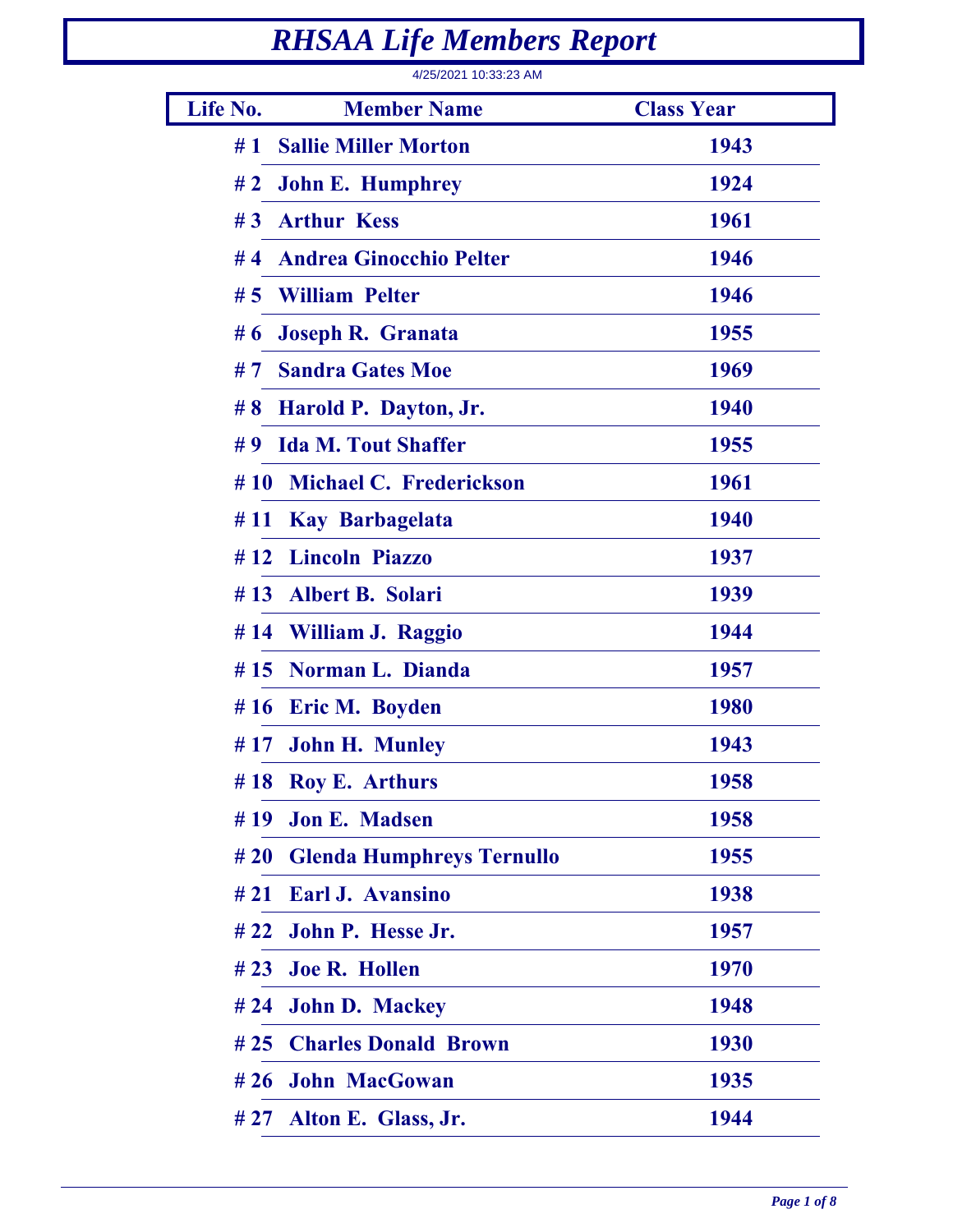| Life No. | <b>Member Name</b>            | <b>Class Year</b> |
|----------|-------------------------------|-------------------|
|          | #28 Mary Ellen Miller Glass   | 1944              |
|          | #29 Lillian Ferraris Coehlo   | 1943              |
|          | #30 Earle P. Charlton II      | 1944              |
|          | #31 Gordon S. Crowell         | 1944              |
|          | #32 Teresa Vasco Thomas-Frank | 1978              |
|          | #33 Cal C. Pettengill         | 1956              |
|          | #34 Jean Rice Williams        | 1935              |
|          | #35 Gary K. Roberts           | 1953              |
|          | #36 Martin M. Collins         | 1949              |
|          | #37 Rose Nannini Meredith     | 1943              |
|          | #38 Richard B. Rowley         | 1945              |
|          | #39 Ann M. Jones Carlson      | 1955              |
|          | #40 Dawn Ayer Rusk            | 1954              |
|          | #41 Wally R. Rusk             | 1951              |
|          | #42 V. Beth Grant Miramon     | 1944              |
|          | #43 George P. Young           | 1951              |
|          | #44 Roger S. Trounday         | 1952              |
|          | #45 Janet C. Ross             | <b>Faculty</b>    |
|          | #46 Lenley E. Crocker         | 1943              |
| #47      | <b>Mary Peckham Van Slyck</b> | 1943              |
| #48      | <b>Victor R. Campbell</b>     | 1972              |
| #49      | <b>Arnold Hansmann</b>        | 1962              |
| #50      | Joe F. Elcano, Jr.            | 1943              |
| #51      | <b>Lester A. Conklin</b>      | 1953              |
| #52      | <b>Janet M. Elcano</b>        | 1974              |
| # 53     | <b>Marilee Little Shrout</b>  | 1956              |
| # 54     | <b>Rodney V. Carpenter</b>    | 1959              |
| # 55     | Darren A. Farnesi             | 1989              |
|          | #56 Bud L. Beasley            | <b>Faculty</b>    |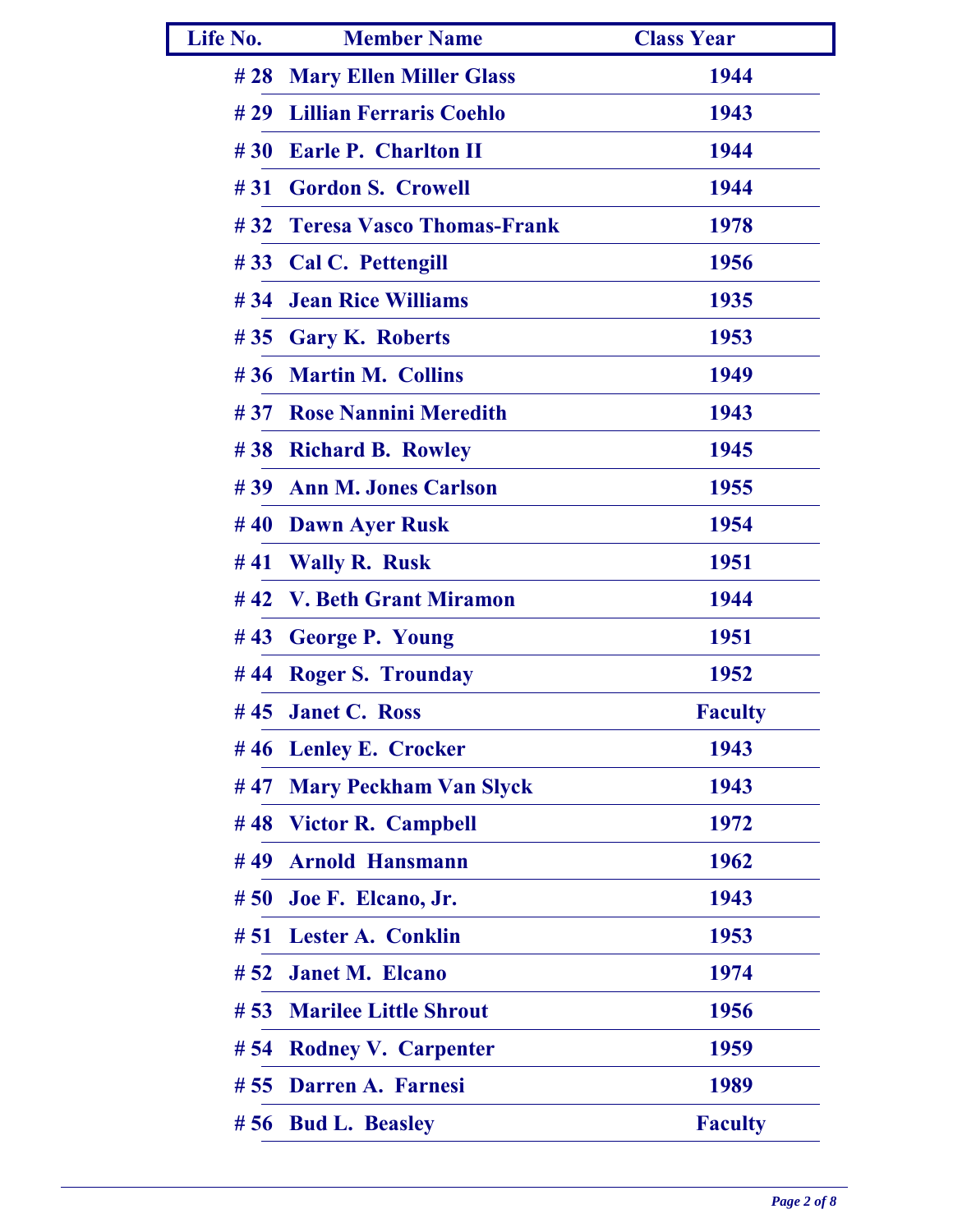| Life No. | <b>Member Name</b>            | <b>Class Year</b> |
|----------|-------------------------------|-------------------|
|          | #57 John Frankovich           | 1964              |
|          | #58 James Binns               | 1950              |
|          | #59 Lorin J. Ponton           | 1955              |
|          | #60 Buddy H. Fujii            | 1950              |
|          | #61 Grace L. Brown Fujii      | 1958              |
|          | #62 Russell E. Swain          | 1946              |
|          | # 63 Phyllis Phillips Swain   | 1951              |
|          | #64 S. Mardell Davis          | 1943              |
|          | # 65 Laura J. Dianda          | 1963              |
|          | #66 Donald E. Peckham         | 1945              |
|          | #67 Ronald G. Palmer          | 1953              |
|          | #68 Craig L. Mastos           | 1968              |
|          | # 69 Susan Erwin Buckley      | 1972              |
|          | #70 Neal H. Cobb              | 1958              |
|          | #71 Ralph A. Casazza          | 1946              |
|          | #72 Dale R. Landon            | 1958              |
|          | #73 Nancy L. McClintic Boston | 1955              |
|          | #74 Annamae E. Metzger Hill   | 1972              |
| # 75     | <b>William C. Thornton</b>    | 1952              |
| #76      | <b>Howard Zunino</b>          | 1955              |
| # 77     | <b>Nancy Canonic Zunino</b>   | 1956              |
| #78      | John Teranishi                | 1952              |
| #79      | <b>Jerome F. Elcano</b>       | 1979              |
| #80      | <b>Richard P. Turner</b>      | 1958              |
| #81      | <b>Jason Elcano</b>           | 1977              |
| # 82     | <b>Phillips G. Wagner</b>     | 1947              |
| #83      | <b>Frank C. Savage</b>        | 1945              |
| # 84     | David R. Hill                 | 1973              |
|          | #85 Karl F. Breckenridge      | 1959              |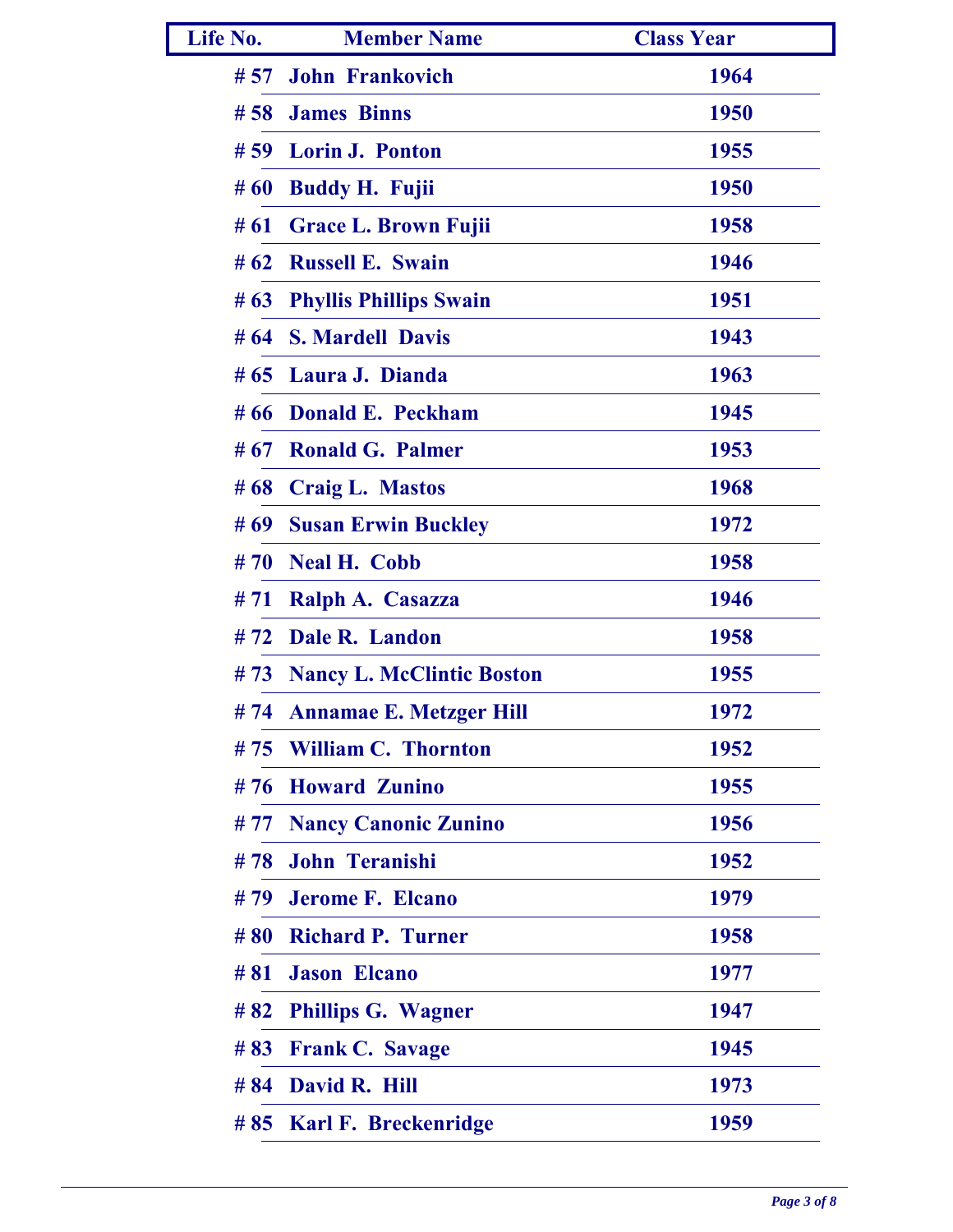| Life No. | <b>Member Name</b>                   | <b>Class Year</b> |
|----------|--------------------------------------|-------------------|
|          | #86 Carolyn Rose Von der Ahe         | 1979              |
|          | #87 Virgil Aramini                   | 1951              |
|          | #88 Maria Anastassatos Aramini       | 1952              |
|          | #89 Elizabeth C. Munley              | 1951              |
|          | #90 Frank J. Fahrenkopf, Jr.         | 1957              |
|          | #91 David J. Minedew                 | 1960              |
|          | #92 Joanne F. Ortiz Petre            | 1953              |
|          | #93 Daryl Pelizzari                  | 1952              |
|          | #94 Jackie Manoukian Powers          | 1954              |
|          | #95 Kaz Rekucki                      | <b>Faculty</b>    |
|          | #96 Leonard K. Mardian               | 1955              |
|          | #97 Susan Mardian                    | 1976              |
|          | #98 Beatrice Stanley Samproni        | 1946              |
|          | #99 Nettie L. Rauch Wong             | 1956              |
|          | #100 Michael R. Elliott              | 1973              |
|          | #101 Roger M. Allison                | 1958              |
|          | #102 Sharon Adler Walbridge          | 1957              |
|          | #103 Layne Stephens Schaaf           | 1958              |
| #104     | Roger A. Ginsburg                    | 1955              |
| #105     | <b>Charles K. Ogg</b>                | 1951              |
| #106     | <b>Beverly J. Staples Foster</b>     | 1957              |
| #107     | <b>Nita R. Reifschnider Spangler</b> | 1940              |
| #108     | <b>Alexey D. Kanwetz</b>             | 1957              |
| #109     | <b>C. Coe Swobe</b>                  | 1947              |
| #110     | <b>Chester Winkel</b>                | 1946              |
| # 111    | <b>Sydney Chapman Winkel</b>         | 1952              |
| #112     | <b>Angie Basso Pulvino</b>           | 1927              |
| #113     | <b>Anita L. Mitchell Lytle</b>       | 1956              |
| # 114    | <b>Joan Kay Taylor Anglin</b>        | 1957              |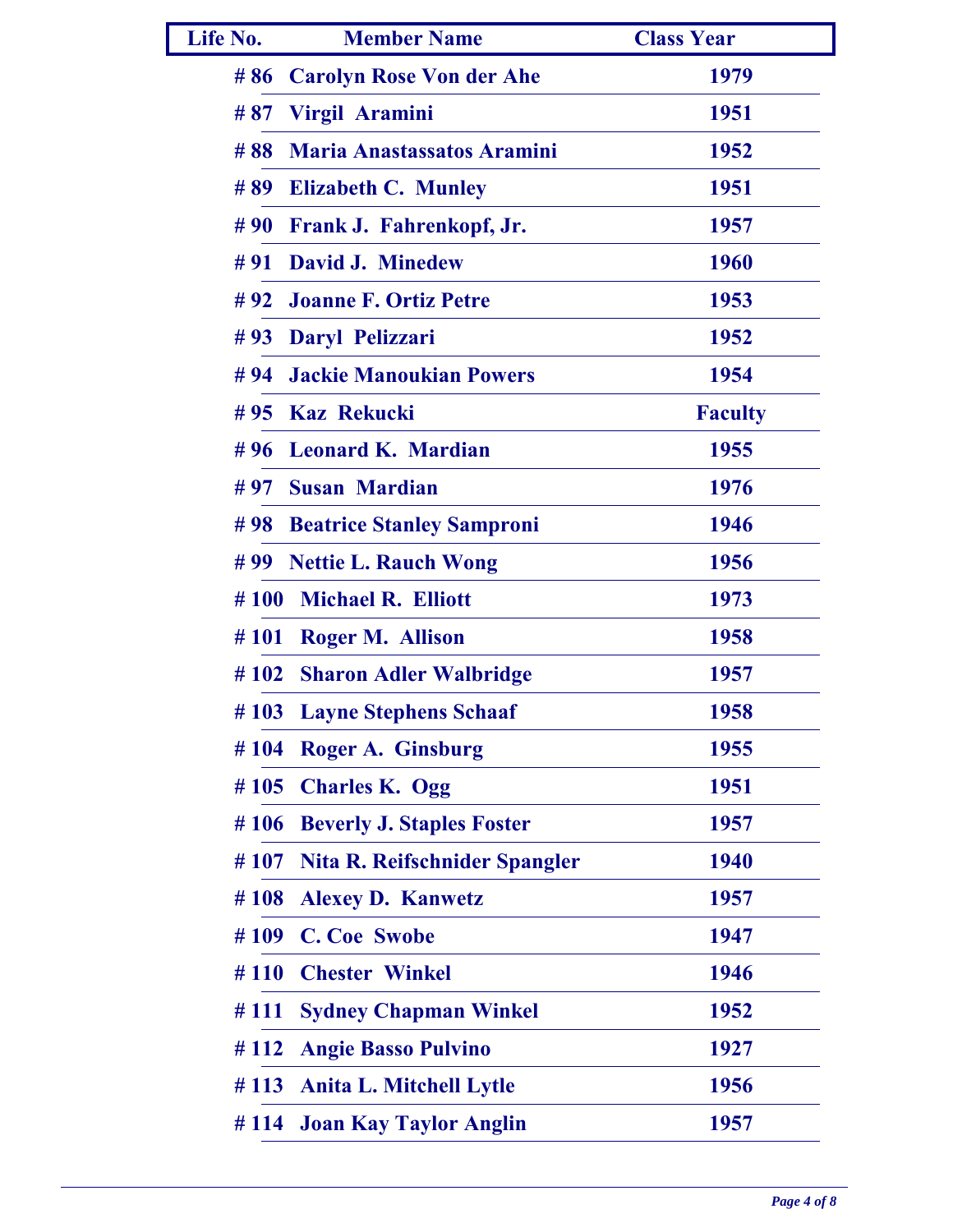| Life No. | <b>Member Name</b>              | <b>Class Year</b> |
|----------|---------------------------------|-------------------|
|          | $# 115$ John A. Kleppe          | 1957              |
|          | #116 Daryl E. Drake             | 1963              |
|          | #117 Gloria Cortesi Garaventa   | 1951              |
|          | #118 Albert Pagni               | 1952              |
|          | #119 Louise Stone Gaedicke      | 1957              |
|          | #120 Fred C. Roach              | 1967              |
|          | #121 Eldon Lewis "Bud" Bertrand | 1953              |
|          | #122 Edward Fair                | 1972              |
|          | #123 Joseph King Humphrey       | 1955              |
|          | #124 Jason Mattson Sterrett     | 1994              |
|          | #125 Mary Anne Baker Hutchins   | <b>1961</b>       |
| #126     | <b>Alice Casazza Jacobsen</b>   | 1946              |
|          | #127 Howard Moy                 | 1969              |
|          | #128 Betty Jo Martin Baker      | 1951              |
|          | #129 Shirley Hart Welty         | 1952              |
|          | #130 Robert J. Welty            | 1952              |
|          | #131 Elizabeth R. Brady         | 1979              |
| #132     | <b>Jim E. Parker</b>            | 1984              |
| #133     | <b>Marguerite Vindrola Ball</b> | 1954              |
| #134     | <b>Marilyn Klufton Stewart</b>  | 1953              |
| #135     | <b>Vance Bell</b>               | 1958              |
| #136     | <b>Marilyn Burkham Bell</b>     | 1959              |
| #137     | <b>Carol Normandy Mueller</b>   | 1950              |
| #138     | <b>Mike Zunini</b>              | 1974              |
| #139     | <b>Hugh Roy Marshall</b>        | 1956              |
| #140     | <b>Aline Parry-Powell</b>       | 1964              |
| #141     | <b>Charles Steiner</b>          | 1962              |
| #142     | <b>Marye Allard Deo</b>         | 1953              |
|          | #143 Diane L. Stephens Kirker   | 1950              |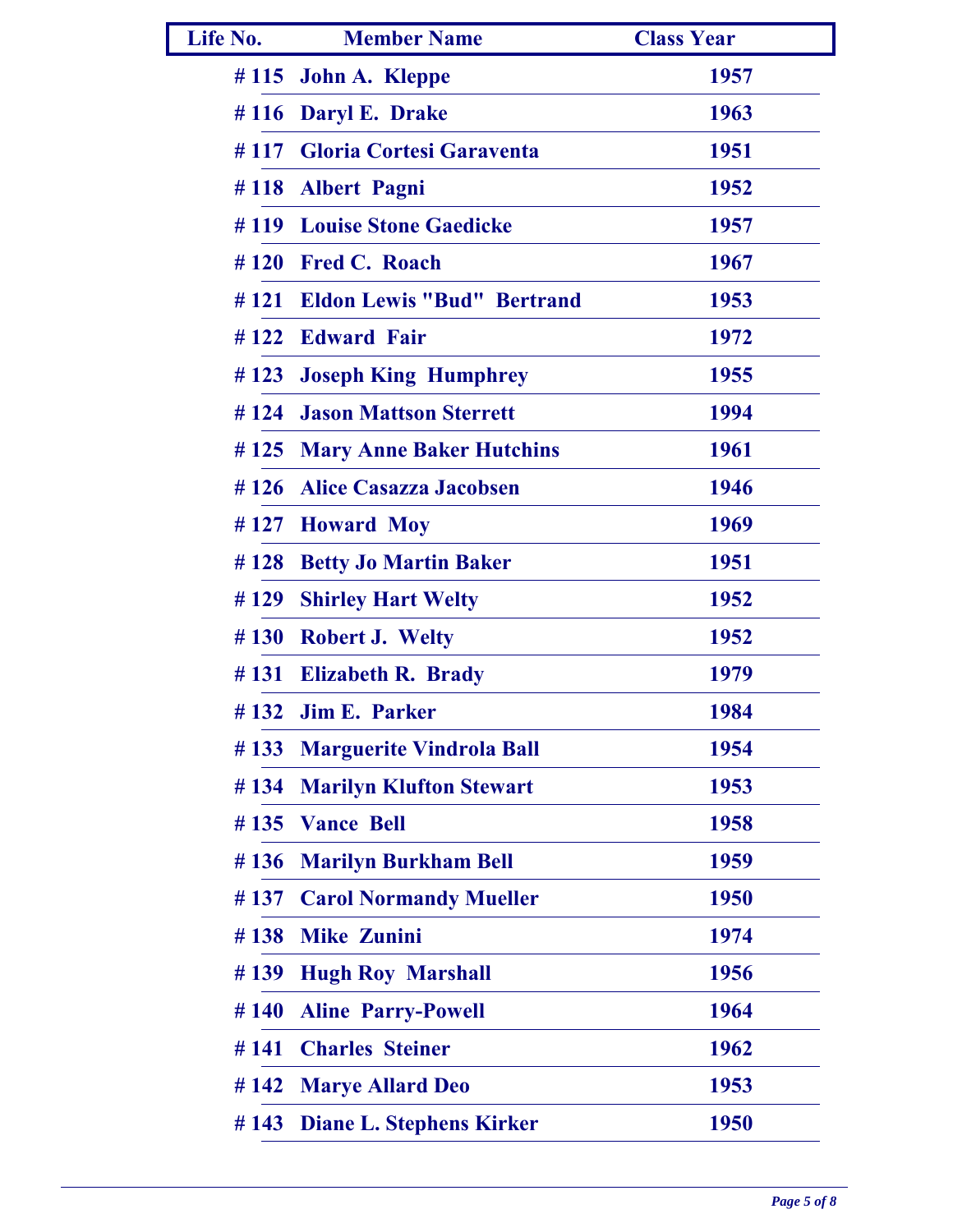| Life No. | <b>Member Name</b>                | <b>Class Year</b> |
|----------|-----------------------------------|-------------------|
|          | #144 Fidel Salcedo                | 1962              |
|          | #145 Rodney K. Stuart             | 1956              |
| #146     | <b>James Schnabel</b>             | <b>Faculty</b>    |
|          | #147 Jerry L. Fenwick             | 1953              |
|          | #148 Larry N. Pizorno             | 1956              |
|          | #149 Marilyn R. Melton            | 1951              |
|          | #150 Jerry Tiehm                  | 1969              |
|          | #151 Teresa Rossi Ghigleri        | 1951              |
|          | #152 Thomas E. Stephens           | 1963              |
|          | #153 Sandy L. MacPherson Tackett  | 1963              |
|          | #154 R. Wayne Gritton             | 1963              |
|          | #155 Bruce Pendleton              | 1958              |
|          | #155 Paddy Elliot Varnadore       | 1951              |
|          | #157 Catherine C. Kanwetz         | 1979              |
|          | #158 Brett B. Kanwetz             | 1984              |
|          | #159 Warren Lerude                | 1955              |
|          | #160 Janet Lagomarsino Lerude     | 1959              |
|          | #161 Leanne Carlson Stone         | 1959              |
|          | #162 Kevin C. Melcher             | 1974              |
| #163     | <b>Ann Marie Humphrey Melcher</b> | 1976              |
| #164     | <b>J. Scott Jordan</b>            | 1986              |
| #165     | <b>John M. Watson</b>             | 1965              |
| #166     | <b>Sherrie Dudding Hald</b>       | 1984              |
| #167     | <b>Melvin J. Allard</b>           | 1958              |
| #168     | <b>Dana Orth Box</b>              | 1951              |
| #169     | <b>Lynne K. Jones Simons</b>      | 1979              |
| #170     | <b>Rachel Hald Hald</b>           | 2014              |
| #171     | <b>Jacob McCreary</b>             | 2012              |
| #172     | <b>Georgene Metscher Moore</b>    | 1967              |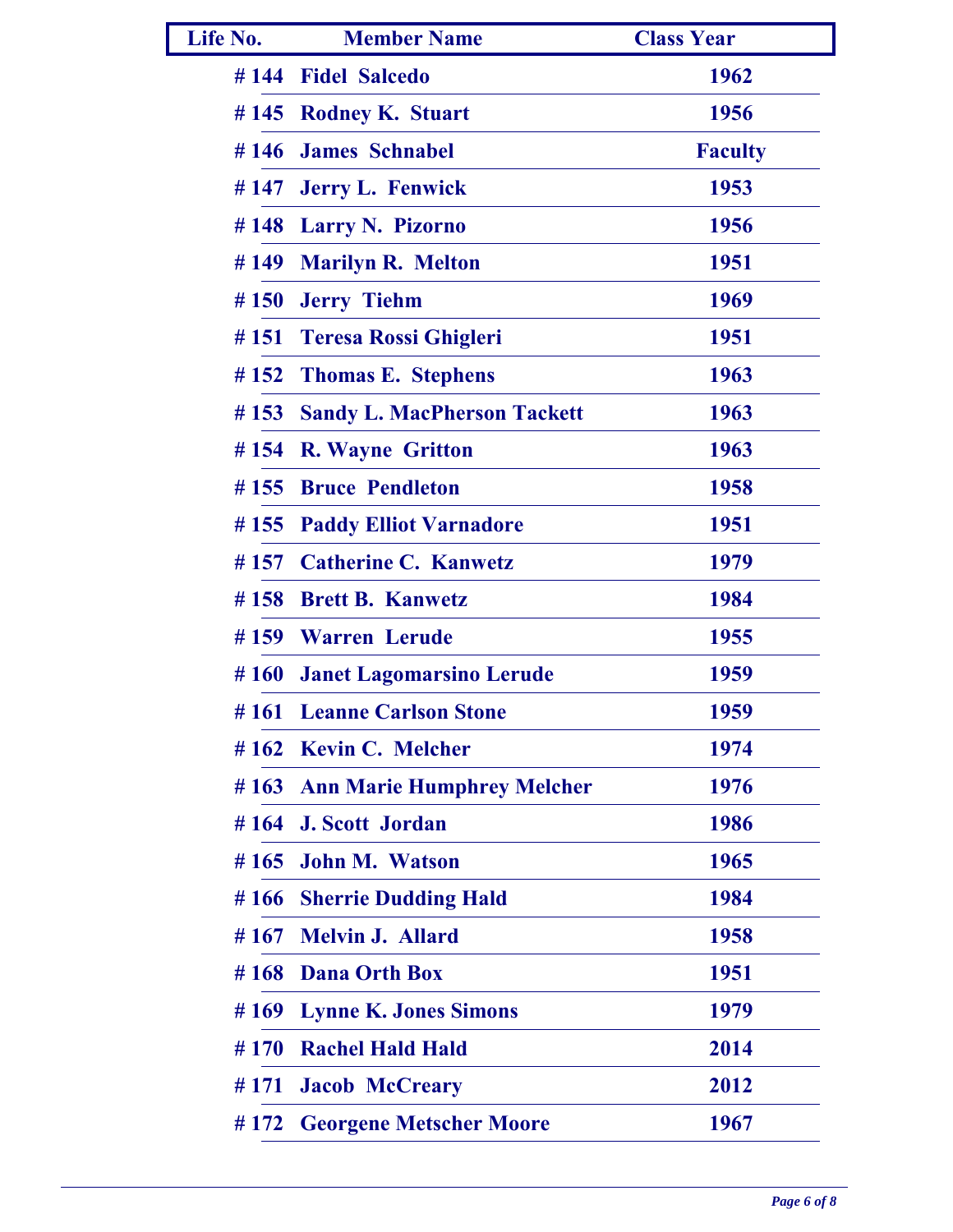| Life No. | <b>Member Name</b>                 | <b>Class Year</b> |
|----------|------------------------------------|-------------------|
|          | #173 Mary Pastrell Gregory         | 1987              |
|          | #174 Linda Poncia                  | 1976              |
|          | #175 Ann W. Warren Smith           | 1956              |
|          | #176 Donald M. Parry               | 1966              |
|          | #177 Tony Shanks                   | 1978              |
|          | #178 Leora L. Mattice Conte-Deeter | 1957              |
|          | #179 Ron Randall                   | 1957              |
|          | #180 Wendell B. Phillips           | 1967              |
| # 181    | <b>John W. Grinsell</b>            | 1983              |
|          | #182 David J. Morgan               | 1958              |
|          | #183 Mary Lynne Sterling Morgan    | 1959              |
|          | #184 Andrew Zorio                  | 1986              |
|          | #185 Barbara A. Trimmer Kinnison   | 1961              |
|          | #186 Gloria Perry Miller           | 1952              |
|          | #187 William Jordan Newman, Jr.    | 1976              |
|          | #188 David R. Platt                | 1972              |
|          | #189 Kathleen M. Bonk Wilcox       | 1982              |
|          | #190 Karen J. Olson Pettengill     | 1959              |
| #191     | <b>Lauren Lim Lim</b>              | 2017              |
| #192     | <b>Connor L. Pearson</b>           | 2017              |
| #193     | <b>Denny D. Jones</b>              | 1964              |
| #194     | Roberta A. Hayes Fraser            | 1951              |
| #195     | <b>Joseph M. Leal</b>              | 1952              |
| #196     | <b>Daniel K. Watson</b>            | 1970              |
| # 197    | <b>Ronald G.(Pat) Myers</b>        | 1950              |
| #198     | <b>James E. Blakely</b>            | 1956              |
| #199     | <b>Robert Drakulich</b>            | 1966              |
| # 200    | <b>Barbara J. Ruark Allison</b>    | 1956              |
| # 201    | <b>Ted Osgood</b>                  | 1954              |